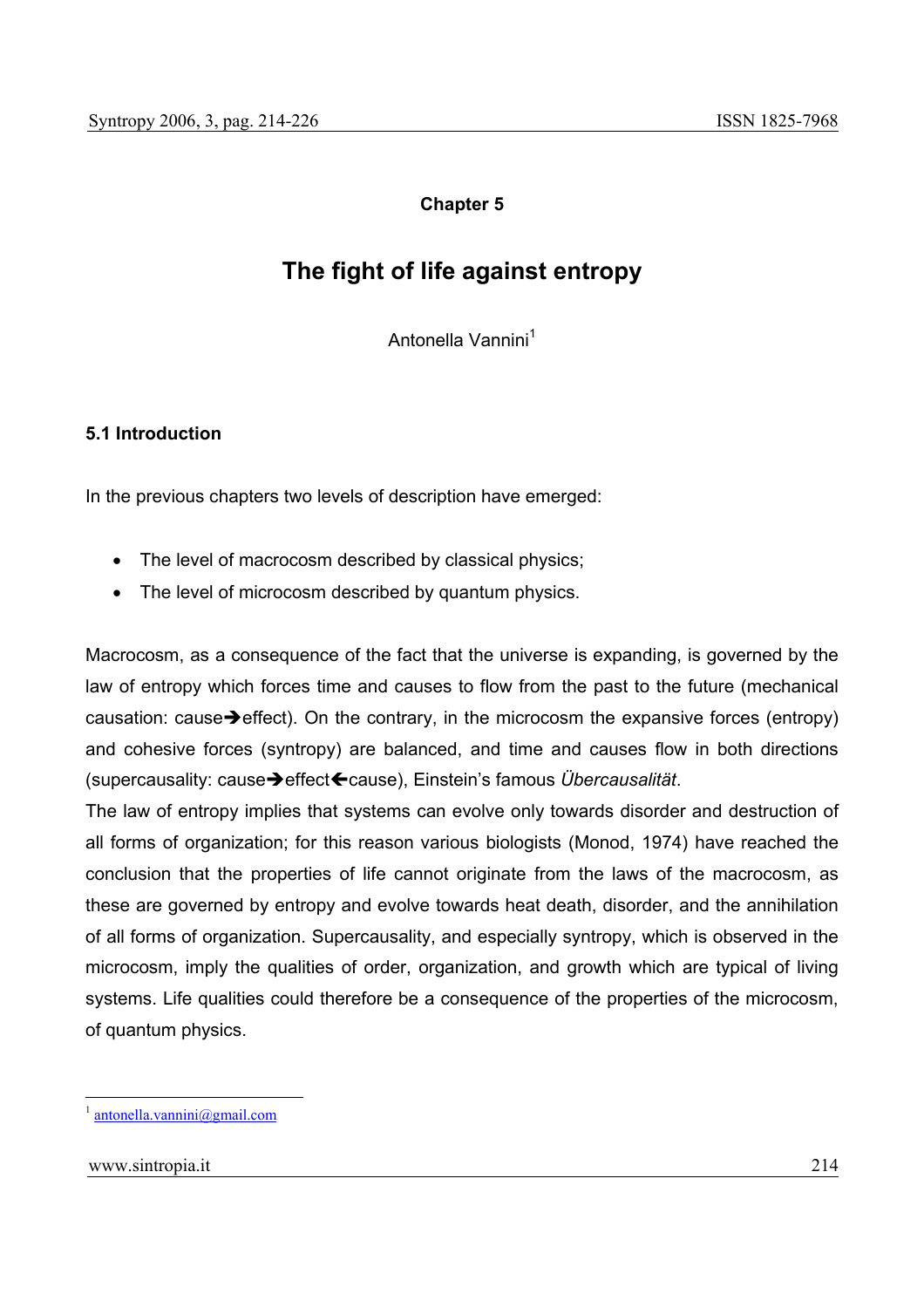The question about when a structure moves from the realm of quantum physics to that of classical physics is still under discussion, but it seems to happen around (as suggested by Heisenberg, Neumann e Bohr) 200 Angström (1 Angström equals the size of the atom of helium). In 1935 Eddington suggested the existence of quantum-mechanic actions on living beings, observing the fact that synaptic membranes have dimensions inferior to 200 Angström (Eddington, 1935). Recently, Penrose (1999) and Bondi (2005) have observed human structures which are inferior to 200 Angström, dimensions under which processes are governed by quantum mechanics and therefore by supercausality.

The model which will be introduced in this chapter starts from the hypothesis that the properties of life originate in the microcosm, under the dimension of 200 Angström, where syntropy and supercausality are active; when living structures grow beyond the dimension of 200 Angström the conflict between syntropy and entropy starts:

- on one side life and its syntropical structures;
- on the other side entropy and the laws of the macrocosm which tend towards the annihilation of all the forms of organization and order.

According to this description life can be considered as a bridge which links together microcosm with macrocosm.

The conflict between life and entropy is well known and it has been discussed continuously by biologists and physicists. Schödinger (Nobel prize 1933 for physics), answering the question about what allows life to contrast entropy, concluded that life feeds on "negative entropy" (Schödinger, 1988); the same conclusion was reached by Albert Szent-György (Nobel prize 1937 for physiology and discoverer of vitamin C) when he used the term syntropy in order to describe the qualities of negative entropy as the main property of living systems (Szent-György 1977).

Starting from the hypothesis of a basic conflict between life (syntropy) and the environment (entropy) Ulisse Di Corpo presented in 1981 a model of "vital needs".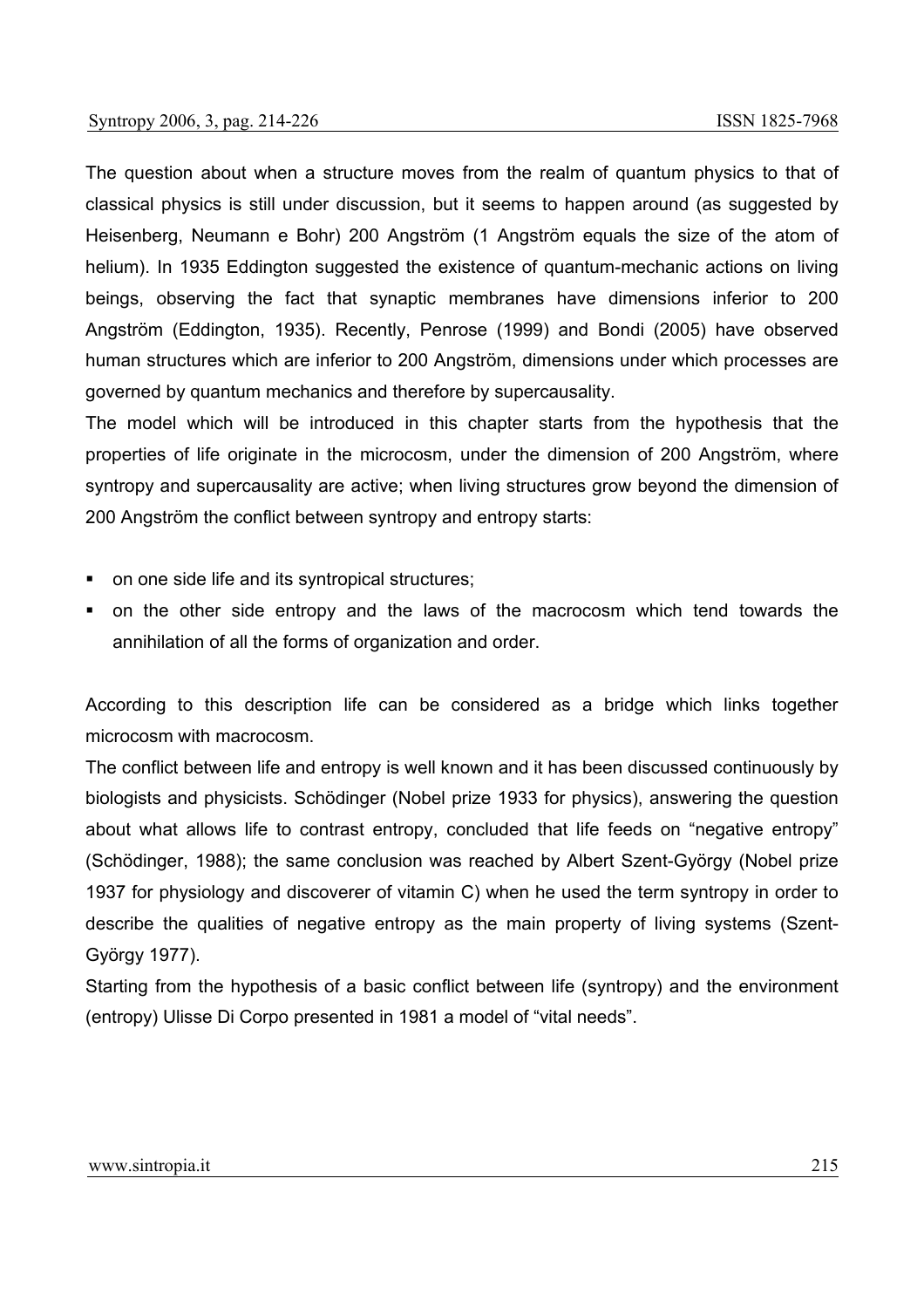## **5.2 The model of vital needs**

The opposition syntropy/entropy, microcosm/macrocosm, lead Ulisse Di Corpo to the consideration that life needs to satisfy 3 basic types of needs:

- 1. acquire syntropy from the microcosm;
- 2. combat the dissipative effects of entropy;
- 3. solve the conflict between entropy and syntropy.

#### *5.2.1 Combat the dissipative effects of entropy: material needs*

In order to combat the dissipative effects of entropy, living systems need to acquire energy from outside and protect themselves from the dissipative effects of entropy. These conditions are known under the name of "**material needs**", and include:

- In order to combat the dissipative effect of entropy:
	- $\circ$  The need to acquire energy from outside, for example with food;
	- $\circ$  The need to reduce the dissipation of energy, for example with a shelter (housing) and cloths;
- In order to combat the continuous production of waste, which is the consequence of the destruction of structures under the effect of entropy:
	- o The need for hygienic and sanitary standards and waste disposal.

Material needs will not be discussed in this work, as they are already well known and studied in the field of economics and health. Nevertheless it is important to underline that when these needs are partially unsatisfied, pain is experimented in the forms of hunger, thirst, sickness, and, when they are totally unsatisfied, death is the consequence. The total satisfaction of material needs leads to a state of well being which is characterized by the absence of pain linked to material needs.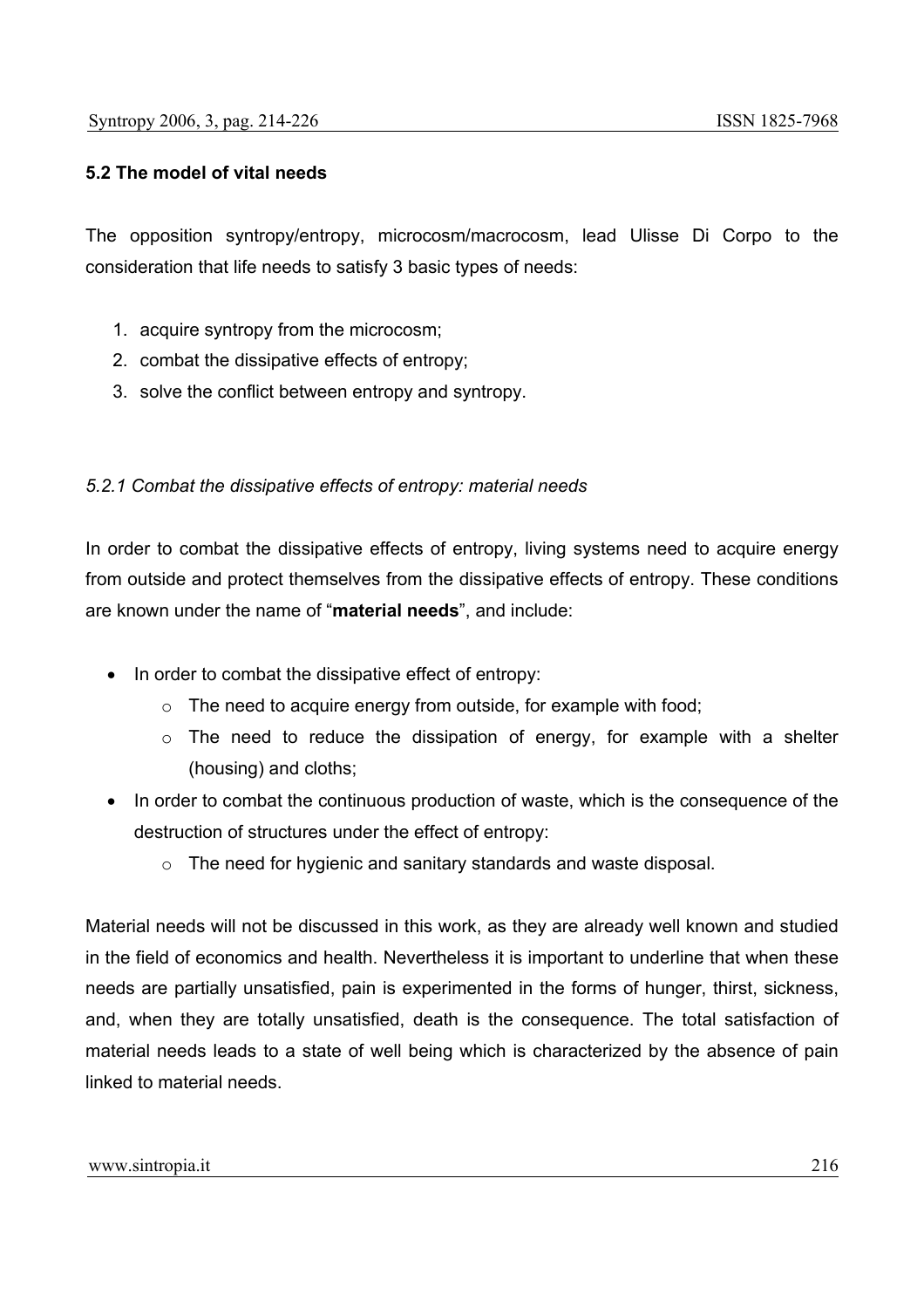# *5.2.2 Acquire syntropy from the microcosm: the need of unity*

Satisfying material needs does not stop entropy from destroying the structures of the living systems: cells die, and structures are destroyed; the living systems is therefore continuously called to repair the damages caused by entropy. In order to mend these damages the living system needs to feed on syntropy, which is the only energy which allows to create order and organization and to counterbalance the destructive effects of entropy.

In the introduction it was stated that the living system, in order to survive, needs to:

- 1. acquire syntropy from the microcosm;
- 2. combat the dissipative effects of entropy.

First of all, living systems need to acquire syntropy and only later, when they grow beyond the limits of microcosm and start conflicting with the law of entropy, they need to satisfy material needs. Material needs are well known to everybody, this is the reason why the description of the vital needs started from the material needs, even though, from a logical point of view, the need of acquiring syntropy comes first. This distinction is important as it leads to the hypothesis that two different physiological structures are needed: the first one, older, which acquires -E (syntropy) from the microcosm, the second one, more recent, which develops strategies capable to satisfy the material needs. This distinction can be observed in the living systems as:

- the autonomic nervous system, which supports the vital functions of the living system and which here is considered to acquire negative energy from the microcosm, feeding in this way the vital functions and the regenerative processes of the living system;
- the cortical system which develops strategies capable of satisfying the material needs.

It is necessary to remember that -E coincides with converging waves which concentrate energy. For this reason, when a good connection with -E is established, feelings of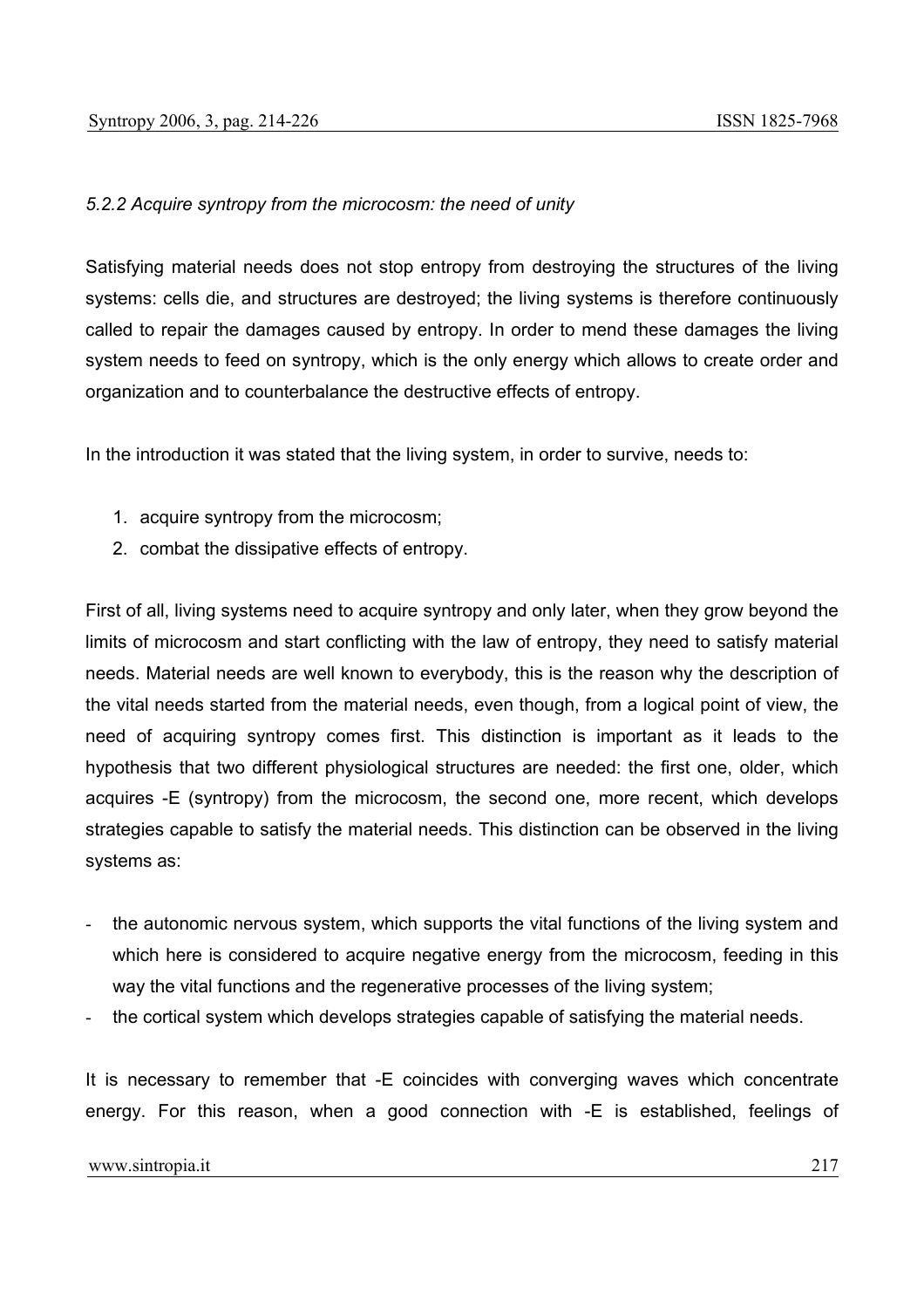concentration of energy (warmth) associated with well being are experienced in the areas which are governed by the autonomic nervous system (thorax). On the contrary, when the connection is insufficient, a lack of energy is experienced in the form of feelings of chill and emptiness associated with suffering. These feelings of suffering experienced in the area of the thorax are usually named anguish and can take the form of anxiety, fear, panic, and imminent death. Anguish is generally associated with neurovegetative symptoms such as nausea, vertigo, feelings of suffocation (Marcelli, 2000). These symptoms and feelings of pain signal a weak connection with -E. In other words:

- 1. when the connection with –E is good, positive feelings of warmth are felt in the thorax, the living system acquires a good quantity of –E (syntropy) which allows to feed the regenerative processes which repair the damages produced by entropy;
- 2. when the connection with –E is weak, negative feelings of chill and pain are felt in the thorax, and are usually named anguish; the living system does not acquire a sufficient quantity of –E (syntropy) and it is not able to satisfy the processes of repair, which usually repair the damages produced by entropy.

Point 2 suggests a correlation between emotional suffering and inefficiency of the immunitary system; when the connection with –E is weak and feelings of pain are experienced in the thorax in the form of anguish, the regenerative processes become less efficient and immunodeficiency is observed. This link between emotions and immunodeficiency is supported by the strong correlations which are observed between negative emotions and the manifestation of cancer.

The need for a good connection with –E is felt as need of connection, of unity, and attraction, it will therefore be referred to as *need of unity*. When this need is not satisfied feelings of pain are experienced in the form of anxiety, anguish and pain in the thorax area. When this need is totally unsatisfied the system is not able to feed the regenerative processes and repair the damages produced by entropy: death may result.

#### www.sintropia.it 218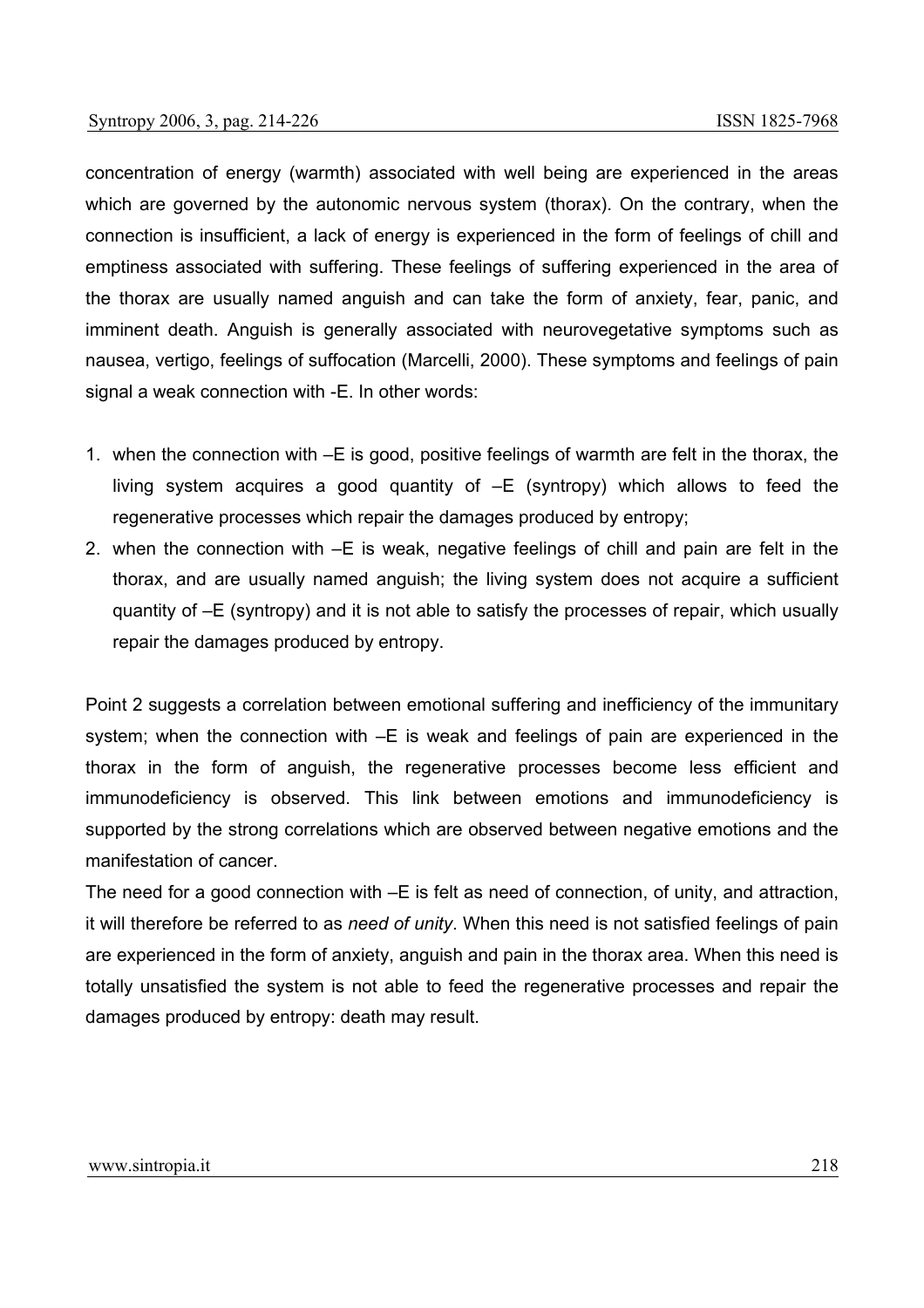# *5.2.3 Solve the conflict between entropy and syntropy: the need of meaning*.

In order to satisfy the material needs, living systems have developed cortical systems which show their highest complexity in human beings. The cortical system produces representations of the environment and compares the living system with the environment.

This process initiates the conflict between entropy and syntropy: while entropy has inflated the environment towards the infinite (diverging waves), syntropy (converging waves) forces living systems to be finite and localized. Comparing the infinite of the environment (entropy) and finite of the living system (syntropy) produces a results which tends to zero:



*To be or not to be, that is the question*

In this equation 1 symbolizes the living system which is finite (syntropy), while ∞ symbolizes the environment which is infinite (entropy). The comparison between the living system (1, finite) and the environment ( $\infty$ , infinite) tends to zero. In other words, comparing ourselves with the environment which is infinite we become aware of the fact that we are equal to nothing. But to be equal to nothing is equivalent to death, a fact which is incompatible with life. It is therefore necessary to solve this conflict between being (1) and not being (0), a conflict which consumes energies and increases entropy. This conflict is generally felt as the need to give a meaning to life, for example:

- increasing our own value (through richness, power, achievement, etc.);
- finding a purpose in life, a finality (through ideologies, religion, etc.).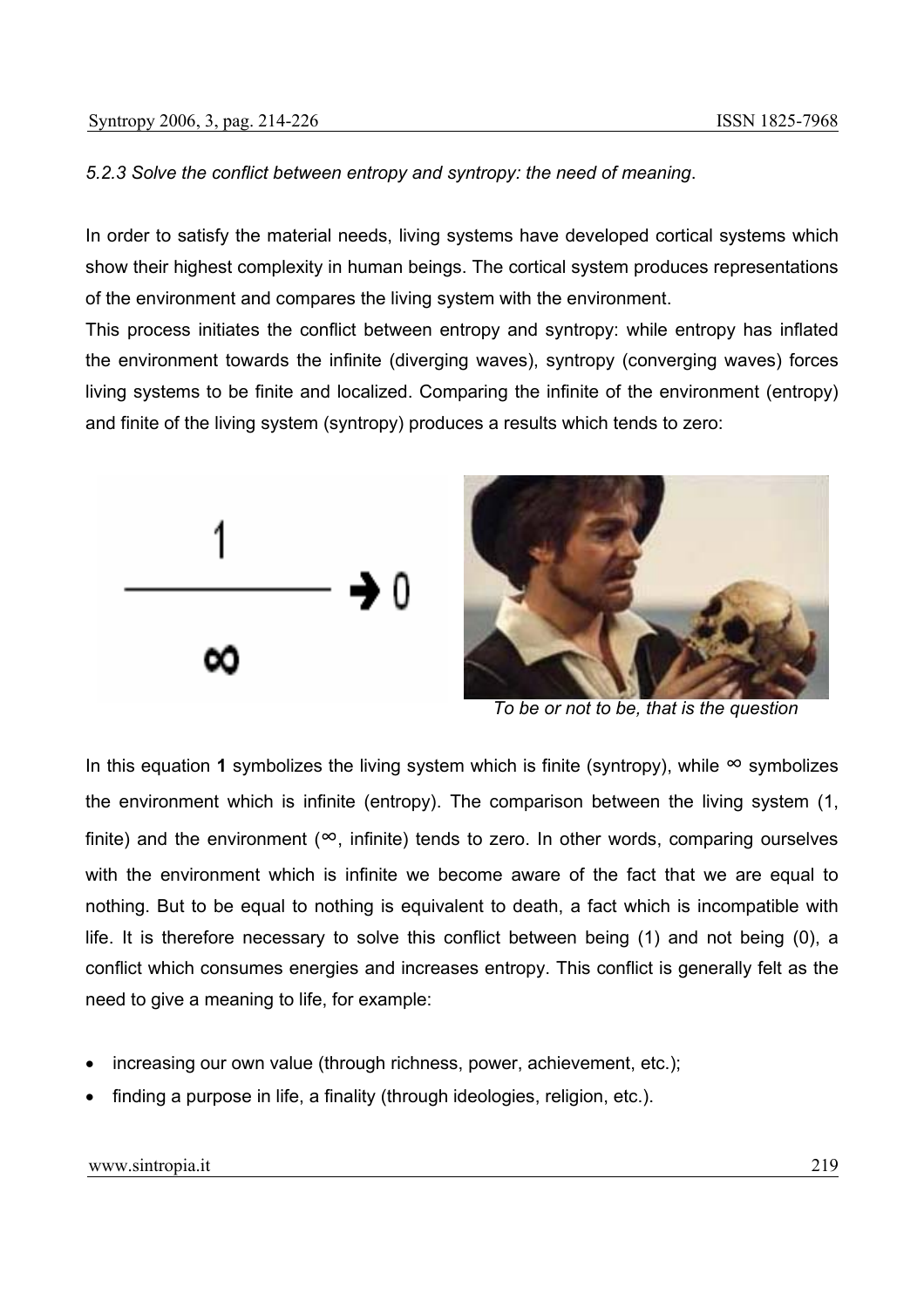In living beings with highly complex cortical systems, this need is vital because, when it is not solved, it leads to the dissipation of energy, and in the most serious cases to death. The experiences of pain associated with this conflict are the feeling of being useless, purposeless, and valueless, which are accompanied with a reduction of energy (dissipation of energy, entropy), usually named depression, felt in the cortical area in the form of tension, and usually strongly correlated with anguish and feelings of pain in the thorax. This correlation is suggested by the fact that, from a mathematical point of view, the conflict between being and not being is solved when:



Where the operator **x** coincides with union, which is the property of  $-E$  (converging waves). In other words, when we unite ourselves (**1**) to the environment, comparing ourselves to the environment, we find our identity (**= 1**).

This last equation permits to state that:

- when the need of meaning is answered increasing the value of the numerator (power, richness, achievement), the identity conflict is not solved, because whichever is the number at the numerator compared to infinite it tends to zero;
- a perfect correlation between anguish and depression must be observed, because when the unity (**x**) is weak, anguish increases and also the identity conflict and depression. For this reason depression and anguish should be correlated in a nearly perfect mathematical way.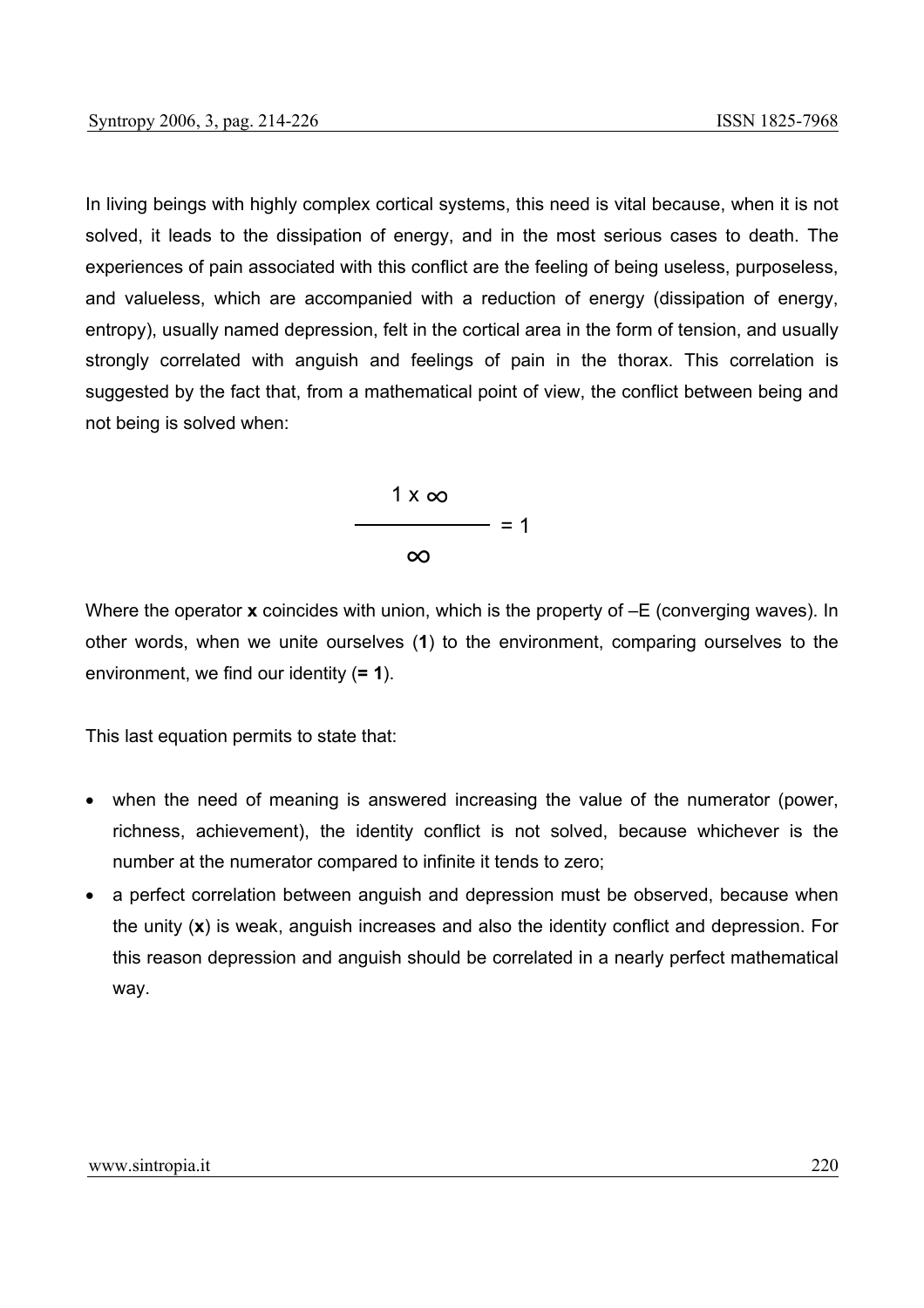### **5.3 The crisis**

When Ulisse Di Corpo presented his theory of vital needs he underlined the existence of a chronological order in the satisfaction of these needs. Initially humans have to answer material needs, which are more immediate, and only afterwards can they answer the needs of meaning and of unity. Part of humanity has now answered material needs and is experiencing material well being. This part of humanity is now forced to face the needs of meaning and unity and is undergoing rising feelings of depression and anguish. Di Corpo analyzes the strategies which are used by this part of humanity in order to avoid anguish and depression, among which: the judgment of other people, control, power, religion and addictions.

### *5.3.1 Being judged by others*

As soon as we start interacting with others we discover that when we are judged positively depression and frustration diminish. Being judged positively is usually the first technique we use in order to give a value to our life. We feel the need to be judged positively and we cannot stand being criticized or judged negatively. Positive judgment is soon transformed into a need. But, in order to be judged positively, we have to meet the expectations of others; expectations which in time grow and become more challenging. We start playing parts, we use masks which we know are appreciated. The distance between our inner reality and our outward behaviour increases; other people see the masks we use, but they are not able to establish a contact with us, we feel isolated and lonely, distant, always more alien in this world. This isolation increases the conflict of identity and, as a consequence, also our need to be judged positively.

We enter a loop:

- $\triangleright$  the more we seek positive judgments, the more we use masks;
- $\triangleright$  the more we use masks, the more we feel isolated:
- $\triangleright$  the more we feel isolated, the more we feel meaningless;

#### www.sintropia.it 221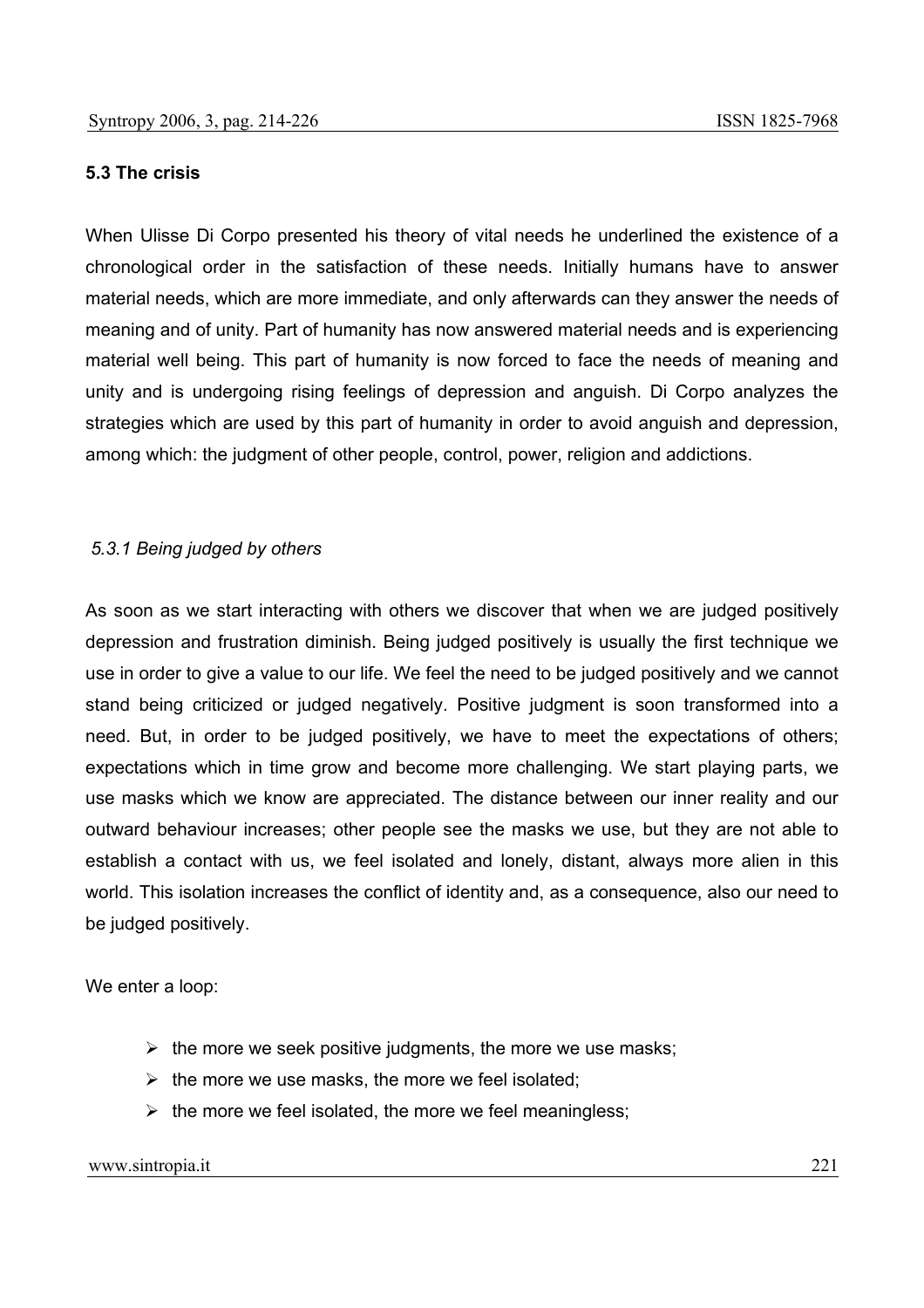$\triangleright$  the more we feel meaningless, the more we need to be judged positively.

This loop increases the need and the fear of judgment.

In order to receive positive judgments it is necessary to be part of a group; without a group, without other people, it would not be possible to receive any judgment; this generates a deep fear of being refused, a fear which leads to accept any condition the group requires.

In order to appreciate how powerful the need of meaning can be and to what extent people can fear to be judged negatively by others, it is interesting to analyze a very famous study carried out by Milgram (Milgram, 1974). Milgram involved several hundred subjects in an experiment aimed to study to which point people could obey orders which were clearly wrong. He told the subjects that the purpose of the experiment was to study the effects of punishment on learning. Subjects were divided into couples: one person was the teacher and the other the student. The student was placed in a separated room and seated on a special chair which could send electrical shocks; he was given a list of names that he had to learn by heart. The teacher was told to check for errors and to send electrical shocks when the student was wrong. The teacher was asked to start from a 15 volt shock, increasing each shock by intervals of 15 volts up to a maximum of 450 volts. Every 60 volts a recorded voice reminded: "low shock", "medium shock", high shock", "danger, extremely high shock". Milgram clearly explained that at the first wrong answer the teacher had to send the 15 volt shock, and at each wrong answer he had to increase the shock by 15 volts. When the list of names was long and difficult, the student was frequently wrong, and the teacher had to increase the voltage. At 75 volt the student started to complain about the pain, at 150 volt the student started asking to stop the experiment, but Milgram ordered to continue. At 180 volt the student started shouting because of the pain. If the teacher hesitated, Milgram ordered to continue, even when the student, at 300 volt, was desperately yelling, asking to be freed.

The purpose of the experiment was that of studying to which extent the teacher was capable of increasing the voltage and follow orders which were clearly wrong. The teacher did not know that the student was a colleague of Milgram and that he was not receiving any electrical shock. The teacher was placed in a different room and the yells and prayers of the student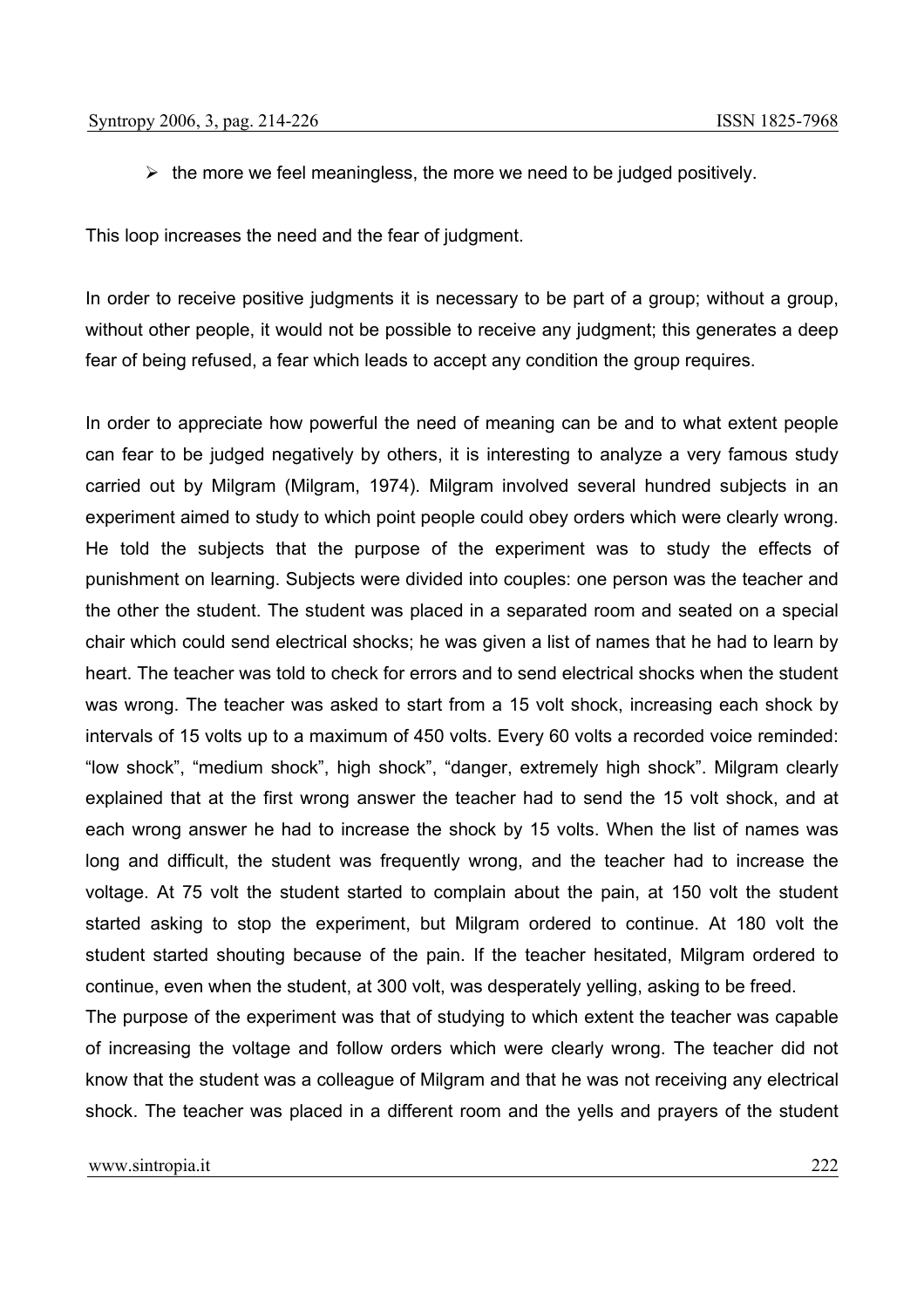had been recorded on a tape. A group of psychiatrists had calculated in advance that the teachers would have stopped obeying orders when the 150 volt shock was reached and the students started crying asking for help. The result was totally different; 80% of the subjects went beyond the 150 volt mark and 62% reached 450 volts. Nevertheless, Milgram underlined that it was not easy to obey. Many teachers seemed dubious, hesitated, and asked the experimenter to stop, but they continued when Milgram ordered to continue. Disobedience was easier when the student was in the same room with the teacher and when the experimenter was not in the same room. But when the victims were far away teachers obeyed in a prompter way. Only 30% of the teachers accepted to force the victims to place their hands on a metal plate which should have sent extremely high shocks; but if the victims were placed in an other room the obedience rose beyond 60%.

The vital needs model explains these incredible results, underlining the fact that, when people satisfy their need of meaning through other people's judgment, it becomes necessary to be accepted by others, and in order to be accepted people can even agree to cause the worst forms of suffering. This mechanism can turn "normal" people into the most cruel and violent machines.

#### *5.3.2 Religion and ideologies*

Religions answer questions about the value of life; this is probably the main reason why they have always been so important. But, when we look at religions from the outside, for example, when we examine religions which are different from our own, we often ask: "how on Earth can someone believe things like these!".

Because religions answer questions about the value of life, the need for religion can become so strong that people accept even the most fantastic and dogmatic explanations and become afraid of whoever could doubt them. We avoid people who belong to different religions and become intolerant. History provides an incredible number of examples of how the message of love, which is shared by all the religions of the world, when transformed in dogmas in a religion, becomes the motive for intolerance, hatred, killing, wars, crimes, and devastations. When our need of value leads us to accept dogmas we develop contradictions such as, for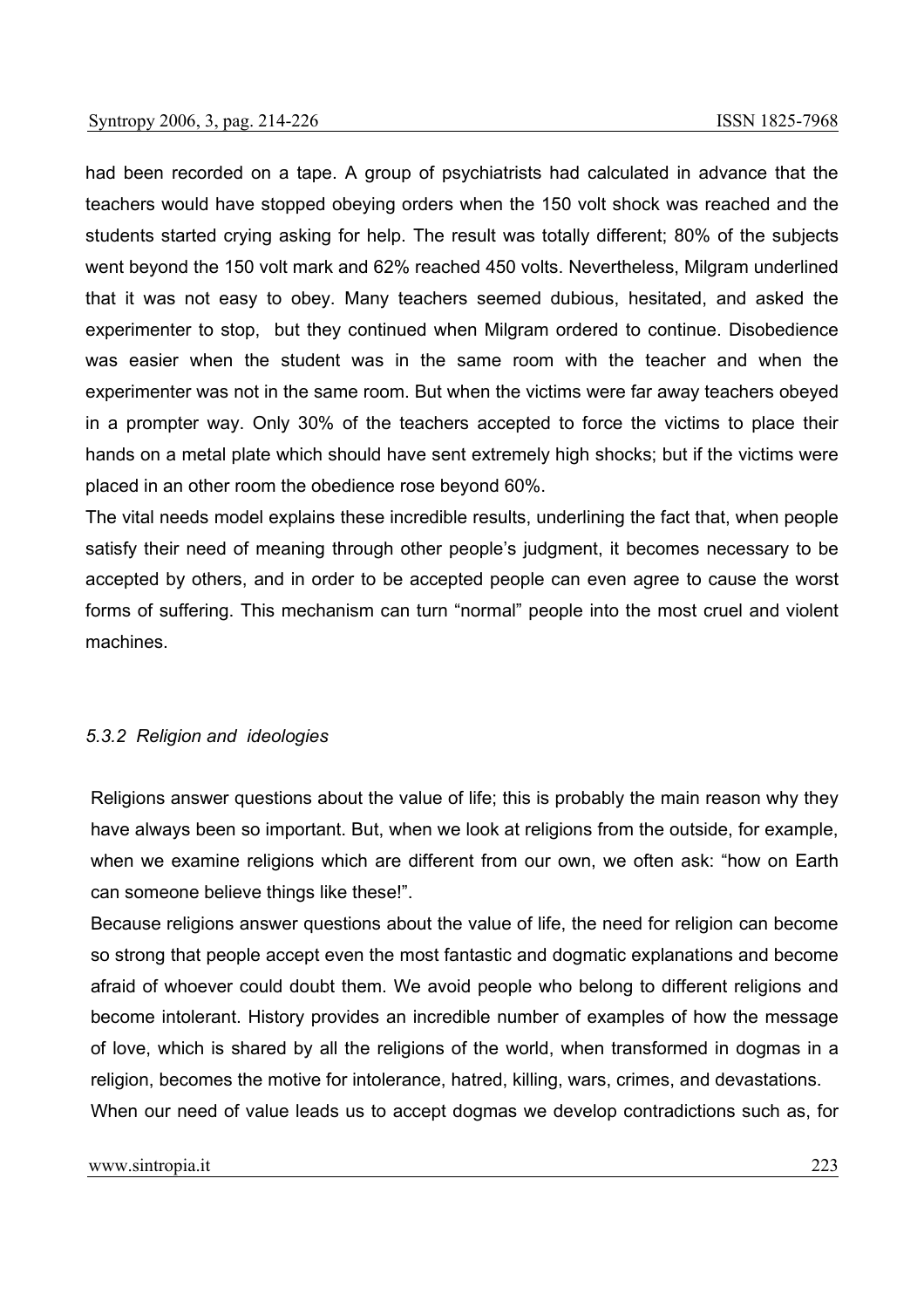example, while even professing the love of God, we support persecution, torture and killing of whoever believes in a different religion. The Inquisition and Nazism are just two examples, but things have not changed much and, now, in the  $21<sup>st</sup>$  Century we still witness people who give support to conflicts among religions.

### *5.3.3 Expanding our Ego*

Typical examples are: money, popularity, power. We can expand our ego in many different ways, but the equation is always the same: "I mean more because I am worth more". This equation does not solve the identity conflict; whichever value we put at the numerator of the identity conflict equation, when we compare ourselves to the infinite of the universe we are always nothing. We can reach any level of importance, we can become emperors of the planet, but we continue to feel worthless and depressed. We can reach the highest forms of power, where life or death can be decided, but we continue to feel equal to nothing.

It is interesting to note that whenever we find a source of value we fall into a loop: if we seek our value through money we will always want more money, if we seek it through power we will always want more power.

Extending our ego leads to a permanent state of fear. We become afraid of losing our money, our popularity, our power.

Many psychologists and sociologists have suggested a specific need for power and domination, such as McClelland's nPow (Need of Power). The model of vital needs states that power and domination are secondary needs which originate from the unsatisfied need of meaning.

#### *5.3.4 Addictions*

Substances which produce sensations of inner heat such as alcohol, drugs, and tobacco can hide the feelings of pain which are felt by a person when the contact with  $-E$  is insufficient. When substances are used in order to answer the need of unity, we start experiencing the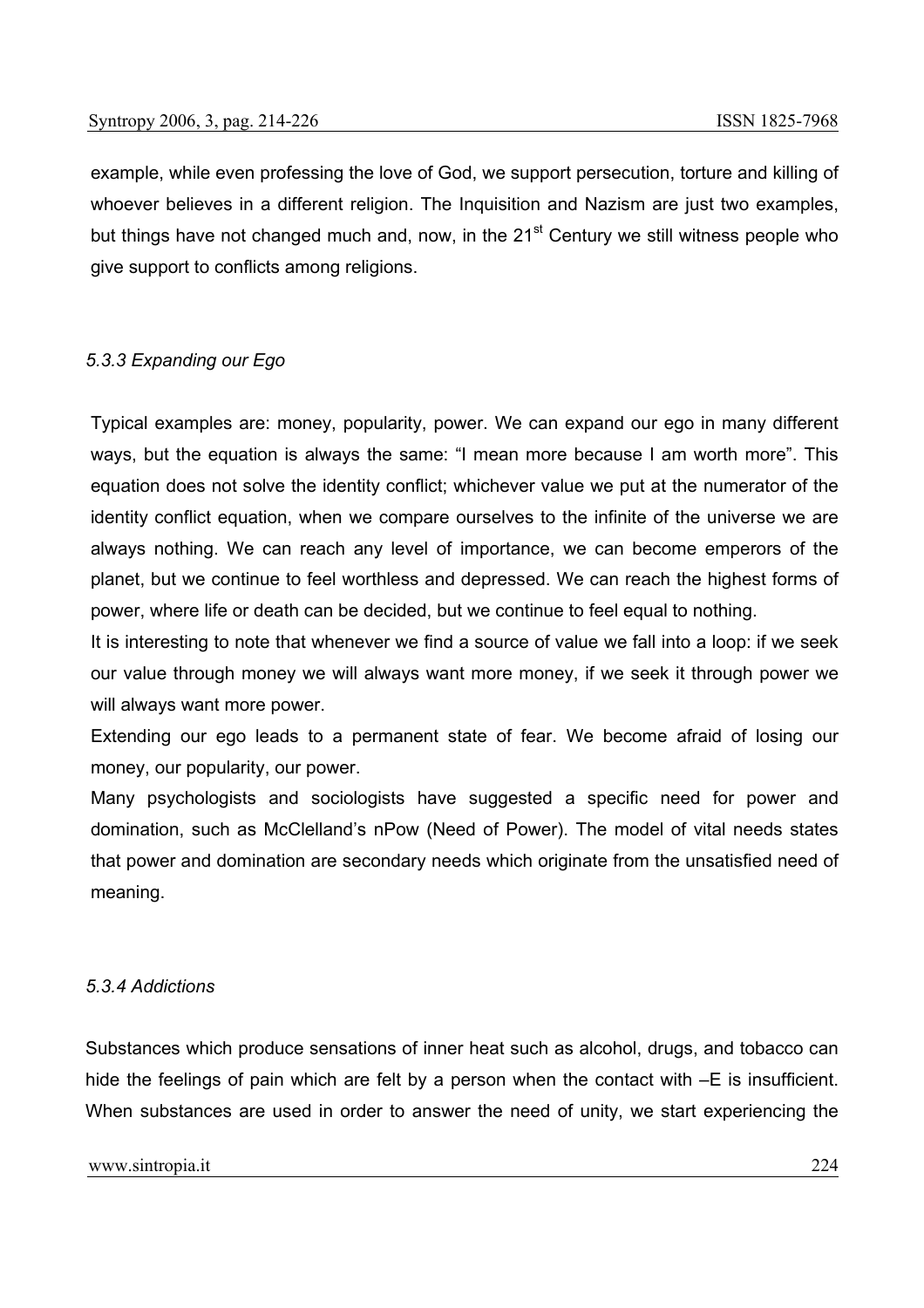need for the substance. Any substance which produces feelings of warmth in the thorax, and covers feelings of pain in this region, can lead to addiction. A typical example is alcohol which produces feelings of warmth and reduces anxiety. When used as healing it can lead to one of the strongest forms of craving and addiction. These substances reduce anxiety, and in this way they also reduce the experience of depression, providing in this way a meaning of life. But these experiences of reduced pain and depression are only temporary, as they do not solve the identity conflict. When the effects of the substance finish, pain surfaces again and pushes to reiterate the consumption. After a while this behaviour and consumption are needed only to "feel normal"; in their absence deep feelings of suffering are experienced.

#### **5.4 Unity**

The solution of the identity conflict requires that we unite ourselves with the universe:



For this reason the satisfaction of the need for union also solves the need for meaning, and therefore it can be considered the main need, the passage through which humanity could abandon pain and distress and move towards a state of permanent love and happiness.

Depression, anguish and suffering tell us that our needs are answered only in part. The feelings of suffering can guide us towards more effective answers, while escaping them can block us and cause suffering to increase and degenerate into illnesses.

Illnesses and symptoms can, therefore, guide us towards a higher awareness of our needs. As long as we refuse to evolve and change, illnesses and symptoms will persist and grow. Healing starts when we decide to solve our suffering; healing is an evolutionary process which leads people towards a higher awareness of needs and more efficient answers. When the relations between suffering and unsatisfied needs are obscure, symptoms continue to emerge and, if we block them, they will tend to organize in forms which can gradually become